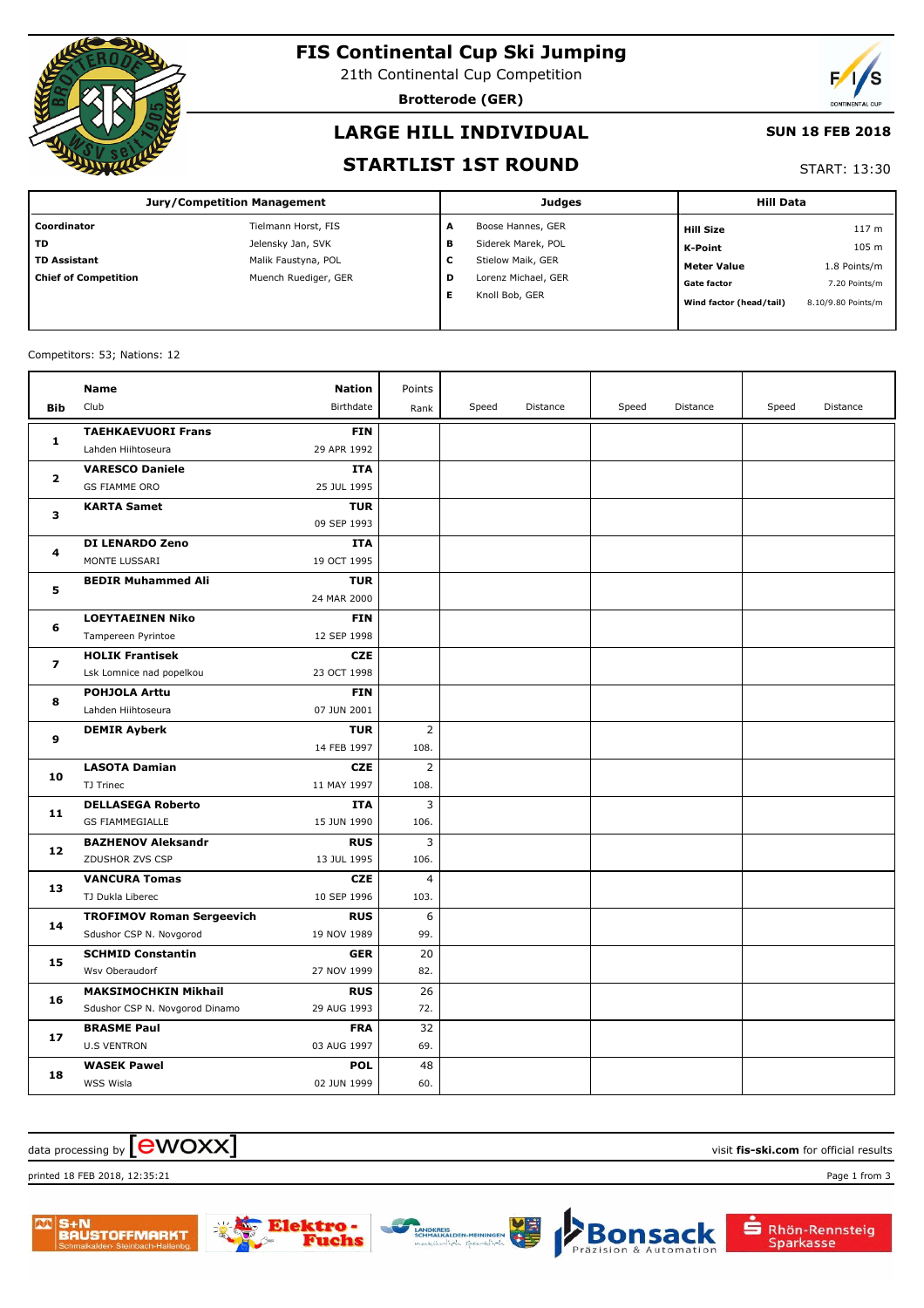

# **FIS Continental Cup Ski Jumping**

21th Continental Cup Competition

**Brotterode (GER)**



### **LARGE HILL INDIVIDUAL**

#### **SUN 18 FEB 2018**

### **STARTLIST 1ST ROUND**

START: 13:30

| Bib            | Name<br>Club                               | <b>Nation</b><br>Birthdate | Points<br>Rank | Speed | Distance | Speed | Distance | Speed | Distance |
|----------------|--------------------------------------------|----------------------------|----------------|-------|----------|-------|----------|-------|----------|
|                | <b>AUNE Joakim</b>                         | <b>NOR</b>                 | 53             |       |          |       |          |       |          |
| 19             | Byaasen                                    | 10 AUG 1993                | 56.            |       |          |       |          |       |          |
| 20             | <b>ROCH DUPLAND Thomas</b>                 | <b>FRA</b>                 | 58             |       |          |       |          |       |          |
|                | Saint Gervais                              | 03 FEB 1996                | 55.            |       |          |       |          |       |          |
| 21             | <b>SAKALA Filip</b>                        | <b>CZE</b>                 | 69             |       |          |       |          |       |          |
|                | Tj Frenstat pod radhostem                  | 21 MAY 1996                | 50.            |       |          |       |          |       |          |
| 22             | <b>SCHULER Andreas</b>                     | SUI                        | 81             |       |          |       |          |       |          |
|                | Einsiedeln                                 | 30 DEC 1995                | 47.            |       |          |       |          |       |          |
| 23             | <b>HOFFMANN Felix</b>                      | <b>GER</b>                 | 90             |       |          |       |          |       |          |
|                | SWV Goldlauter                             | 14 OCT 1997                | 44.            |       |          |       |          |       |          |
| 24             | <b>POPPINGER Manuel</b>                    | <b>AUT</b>                 | 99             |       |          |       |          |       |          |
|                | SV Innsbruck-Bergisel-Tirol                | 19 MAY 1989                | 41.            |       |          |       |          |       |          |
| 25             | <b>EGLOFF Luca</b>                         | SUI                        | 99             |       |          |       |          |       |          |
|                | Grabserberg                                | 06 JUN 1995                | 41.            |       |          |       |          |       |          |
| 26             | <b>PEIER Killian</b>                       | SUI                        | 114            |       |          |       |          |       |          |
|                | Vallee du Joux                             | 28 MAR 1995                | 40.            |       |          |       |          |       |          |
| 27             | <b>LEITNER Clemens</b>                     | <b>AUT</b>                 | 118            |       |          |       |          |       |          |
|                | Nordic Team Absam-Tirol                    | 07 NOV 1998                | 38.            |       |          |       |          |       |          |
| 28             | <b>BJOERENG Joacim Oedegaard</b>           | <b>NOR</b>                 | 119            |       |          |       |          |       |          |
| 29<br>30<br>31 | Roeykenhopp                                | 14 DEC 1995                | 37.            |       |          |       |          |       |          |
|                | <b>BAER Moritz</b>                         | <b>GER</b>                 | 135            |       |          |       |          |       |          |
|                | SF Gmund-Duernbach                         | 16 MAY 1997                | 33.            |       |          |       |          |       |          |
|                | <b>KANTYKA Przemyslaw</b>                  | <b>POL</b>                 | 142            |       |          |       |          |       |          |
|                | LKS Klimczok Bystra                        | 15 DEC 1996                | 31.            |       |          |       |          |       |          |
|                | <b>WOLNY Jakub</b>                         | <b>POL</b>                 | 147            |       |          |       |          |       |          |
|                | LKS Klimczok Bystra                        | 15 MAY 1995                | 30.            |       |          |       |          |       |          |
| 32             | <b>ZUPANCIC Miran</b>                      | <b>SLO</b><br>11 NOV 1989  | 155<br>29.     |       |          |       |          |       |          |
|                | SK Zagorje<br><b>GRANERUD Halvor Egner</b> | <b>NOR</b>                 | 160            |       |          |       |          |       |          |
| 33             | Asker Skiklubb                             | 29 MAY 1996                | 27.            |       |          |       |          |       |          |
|                | <b>PASCHKE Pius</b>                        | <b>GER</b>                 | 189            |       |          |       |          |       |          |
| 34             | WSV Kiefersfelden                          | 20 MAY 1990                | 25.            |       |          |       |          |       |          |
|                | <b>HUBER Stefan</b>                        | <b>AUT</b>                 | 190            |       |          |       |          |       |          |
| 35             | SC Seekirchen-Salzburg                     | 08 MAR 1994                | 24.            |       |          |       |          |       |          |
|                | <b>HAMANN Martin</b>                       | <b>GER</b>                 | 206            |       |          |       |          |       |          |
| 36             | SG Nickelhuette Aue                        | 10 APR 1997                | 22.            |       |          |       |          |       |          |
|                | <b>WOHLGENANNT Ulrich</b>                  | <b>AUT</b>                 | 236            |       |          |       |          |       |          |
| 37             | SK Kehlegg-Vorarlberg                      | 01 AUG 1994                | 20.            |       |          |       |          |       |          |
| 38             | <b>ZNISZCZOL Aleksander</b>                | <b>POL</b>                 | 257            |       |          |       |          |       |          |
|                | WSS Wisla                                  | 08 MAR 1994                | 18.            |       |          |       |          |       |          |
| 39             | <b>TEPES Jurij</b>                         | <b>SLO</b>                 | 264            |       |          |       |          |       |          |
|                | SD Dolomiti                                | 14 FEB 1989                | 17.            |       |          |       |          |       |          |
| 40             | <b>ALTENBURGER Florian</b>                 | <b>AUT</b>                 | 276            |       |          |       |          |       |          |
|                | SC Seekirchen-Salzburg                     | 02 NOV 1993                | 16.            |       |          |       |          |       |          |
|                | <b>RINGEN Sondre</b>                       | <b>NOR</b>                 | 294            |       |          |       |          |       |          |
| 41             | Baekkelagets SK                            | 09 OCT 1996                | 15.            |       |          |       |          |       |          |
|                | <b>KRANJEC Robert</b>                      | <b>SLO</b>                 | 340            |       |          |       |          |       |          |
| 42             | SK Triglav Kranj                           | 16 JUL 1981                | 14.            |       |          |       |          |       |          |

 $\frac{1}{2}$  data processing by  $\boxed{\text{ewOX}}$ 

printed 18 FEB 2018, 12:35:21 Page 2 from 3

Rhön-Rennsteig<br>Sparkasse

sack

tomation